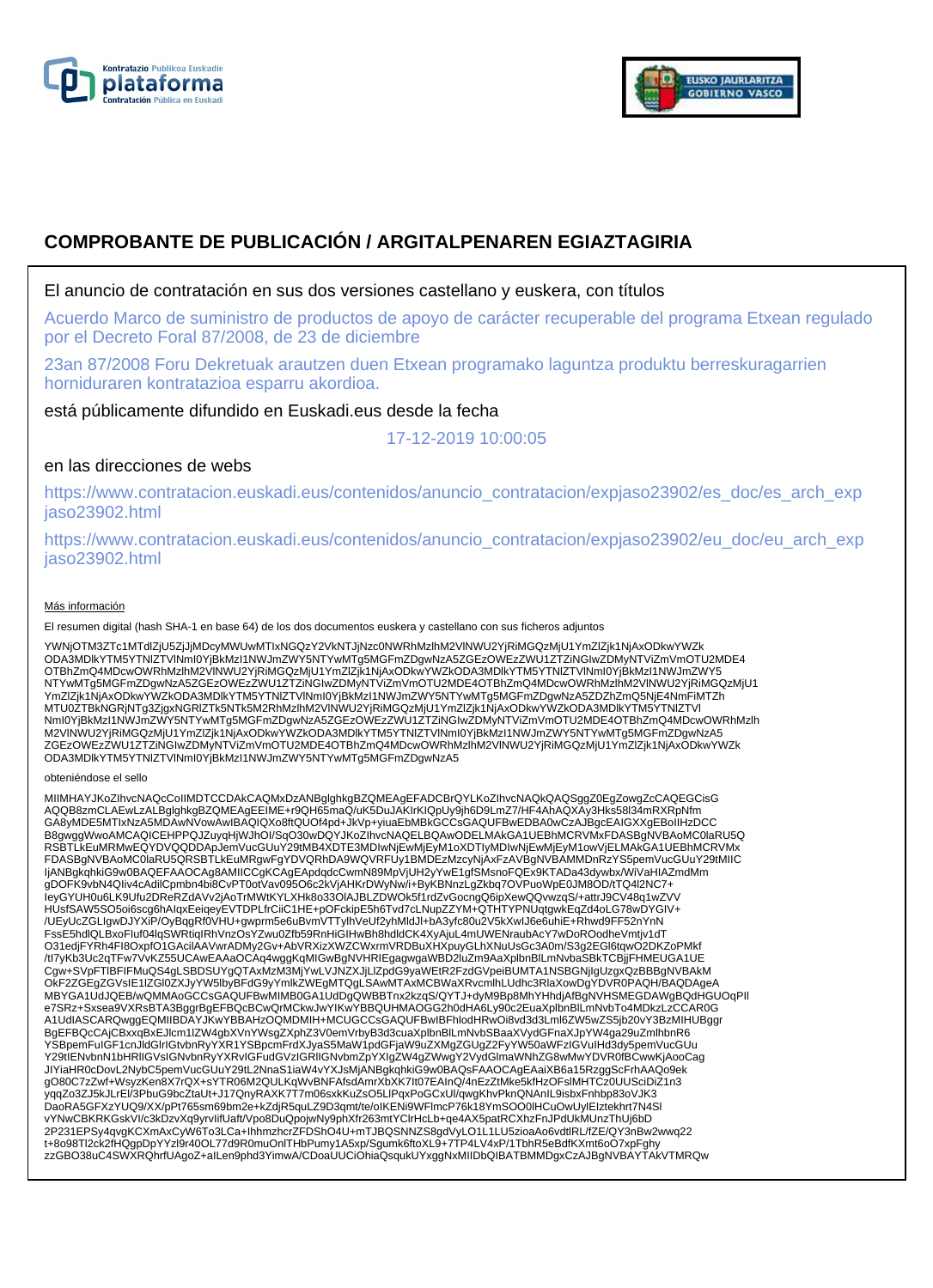



EgYDVQQKDAtJWkVOUEUgUv5BLiETMBEGA1UEAwwKSXplbnBlLmNvbQlQc89Alm7KoeNYmE4i9Ko7fTANBglghkgBZQMEAgEFAKCB 9zAaBqkqhkiG9w0BCQMxDQYLKoZIhvcNAQkQAQQwHAYJKoZIhvcNAQkFMQ8XDTE5MTIxNzA5MDAwNVowLwYJKoZIhvcNAQkEMSIE IKOnOcLJs3w9Fpf4NRaUCi7q6RGC1rf0cZBF9W4imHrMMIGJBgsqhkiG9w0BCRACLzF6MHgwdjB0BCDNdwo7pQBbrD9u8p5/pMe+ oe9BvlISU1baDdGPBFySGTBQMDykOjA4MQswCQYDVQQGEwJFUzEUMBIGA1UECgwLSVpFTIBFIFMuQS4xEzARBgNVBAMMCkl6ZW5w ZS5jb20CEHPPQJZuyqHjWJhOl/SqO30wDQYJKoZlhvcNAQEBBQAEgglAV8bsEdor/7cBRrfltDko9U4+/P9a6Bim08JXEA+8J0IJ hf6LT/1vgTejK4kqucxULC6GtedRTxVpC/thOjlOWq4FogYY66f1rsfgrR0fJGmR97lO6ego9S8+Rqlfa/cFlqjD8rM/ZZp7whit Zd1LssGBr5/KW6a2ZVKNTrgQHbAVCxA+NhlG3+ZZ+ipGCQlWziik82Q9ebRjsBvG1sy3OBXhRTzKPR8elaVFYpUQyWmqgrrBuZQL<br>utwZZkoAlW5OOZzudU0m6dTmtBj354NLLvfRwl3vCpNWE3lg8rme/wfa6kLuaXN3/F1J1utp89gybzPSfisv6XVvBdfhhwblBbzK ivVr8B9O+nuFu9fpOvaFWZwx1TXbeAoVq/d93pLWxgf+E4Q+RSmVH89ZWOPe5lj/8w1creoBZ0hz+wL30xC2DBgapbhKws+1rvzD pYfN9t6VSDoDymo9DPOKo1NEwBqx5+OBQeOgVjo=

## Kontratuaren iragarkia, gaztelaniaz eta eskaraz, izenburuekin

Acuerdo Marco de suministro de productos de apoyo de carácter recuperable del programa Etxean regulado por el Decreto Foral 87/2008, de 23 de diciembre

23an 87/2008 Foru Dekretuak arautzen duen Etxean programako laguntza produktu berreskuragarrien horniduraren kontratazioa esparru akordioa.

Euskadi.eus webgunean argitaratzen da data honetatik

2019-12-17 10:00:05

### web hauen helbideetan

https://www.contratacion.euskadi.eus/contenidos/anuncio\_contratacion/expjaso23902/es\_doc/es\_arch\_exp jaso23902.html

https://www.contratacion.euskadi.eus/contenidos/anuncio\_contratacion/expjaso23902/eu\_doc/eu\_arch\_exp jaso23902.html

### Informazio gehiago

Bi dokumentuen (euskara eta gaztelania) laburpen digitala (hash SHA-1, 64 oinarriarekin), erantsitako fitxategiekin

YWNjOTM3ZTc1MTdlZjU5ZjJjMDcyMWUwMTIxNGQzY2VkNTJjNzc0NWRhMzlhM2VlNWU2YjRiMGQzMjU1YmZlZjk1NjAxODkwYWZk ODA3MDIkYTM5YTNIZTVINmI0YjBkMzI1NWJmZWY5NTYwMTg5MGFmZDgwNzA5ZGEzOWEzZWU1ZTZiNGIwZDMyNTViZmVmOTU2MDE4 OTBhZmQ4MDcwOWRhMzlhM2VINWU2YjRiMGQzMjU1YmZlZjk1NjAxODkwYWZkODA3MDlkYTM5YTNIZTVINmI0YjBkMzI1NWJmZWY5 NTYwMTg5MGFmZDgwNzA5ZGEzOWEzZWU1ZTZiŃGIwZDMyNTViZmVmOTU2MDE4OTBhZmQ4MDcwOWRhMzIhM2VINWU2YjRiMGQzMjU1 YmZlZjk1NjAxODkwYWZkODA3MDlkYTM5YTNlZTVlNml0YjBkMzl1NWJmZWY5NTYwMTg5MGFmZDgwNzA5ZDZhZmQ5NjE4NmFiMTZh - https://www.amarchive.html https://www.amarchive.html http://www.amarchive.html https://www.amarchive.html https://www.amarchive.html https://www.amarchive.html https://www.amarchive.html https://www.amarchive.html http: ODA3MDIkYTM5YTNIZTVINmI0YjBkMzI1NWJmZWY5NTYwMTg5MGFmZDgwNzA5

denboran digitalki zigilatu zuena

### zigilua lortzen

MIIMHAYJKoZIhvcNAQcCoIIMDTCCDAkCAQMxDzANBglghkgBZQMEAgEFADCBrQYLKoZIhvcNAQkQAQSggZ0EgZowgZcCAQEGCisG AQQB8zmCLAEwLzALBglghkgBZQMEAgEEIME+r9QH65maQ/uK5DuJAKIrKIQpUy9jh6D9LmZ7/HF4AhAQXAy3Hks58l34mRXRpNfm GA8yMDE5MTIxNzA5MDAwNVowAwIBAQIQXo8ftQUOf4pd+JkVp+yiuaEbMBkGCCsGAQUFBwEDBA0wCzAJBgcEAIGXXgEBoIIHzDCC B8gwggWwoAMCAQICEHPPQJZuyqHjWJhOI/SqO30wDQYJKoZIhvcNAQELBQAwODELMAkGA1UEBhMCRVMxFDASBgNVBAoMC0laRU5Q RSBTLKEuMRMwEQYDVQQDDApJemVucGUuY29tMB4XDTE3MDlwNjEwMjEyM1oXDTIyMDlwNjEwMjEyM1owVjELMAkGA1UEBhMCRVMx<br>FDASBgNVBAoMC0laRU5QRSBTLkEuMRgwFgYDVQRhDA9WQVRFUy1BMDEzMzcyNjAxFzAVBgNVBAMMDnRzYS5pemVucGUuY29tMIIC IjANBgkghkiG9w0BAQEFAAOCAg8AMIICCgKCAgEApdgdcCwmN89MpVjUH2yYwE1gfSMsnoFQEx9KTADa43dywbx/WiVaHIAZmdMm gDOFK9vbN4Qliv4cAdilCpmbn4bi8CvPT0otVav095O6c2kVjAHKrDWyNw/i+ByKBNnzLgZkbq7OVPuoWpE0JM8OD/tTQ4l2NC7+ leyGYUH0u6LK9Ufu2DReRZdAVv2jAoTrMWtKYLXHk8o33OIAJBLZDWOk5f1rdZvGocngQ6ipXewQQvwzqS/+attrJ9CV48q1wZVV HUsfSAW5SO5oi6scg6hAlqxEeiqeyEVTDPLfrCiiC1HE+pOFckipE5h6Tvd7cLNupZZYM+QTHTYPNUqtgwkEqZd4oLG78wDYGIV+ /UEyUcZGLIgwDJYXiP/OyBqgRf0VHU+gwprm5e6uBvmVTTylhVeUf2yhMldJl+bA3yfc80u2V5kXwlJ6e6uhiE+Rhwd9FF52nYnN FssE5hdlQLBxoFluf04lqSWRtiqIRhVnzOsYZwu0Zfb59RnHiGIHwBh8hdldCK4XyAjuL4mUWENraubAcY7wDoROodheVmtjv1dT